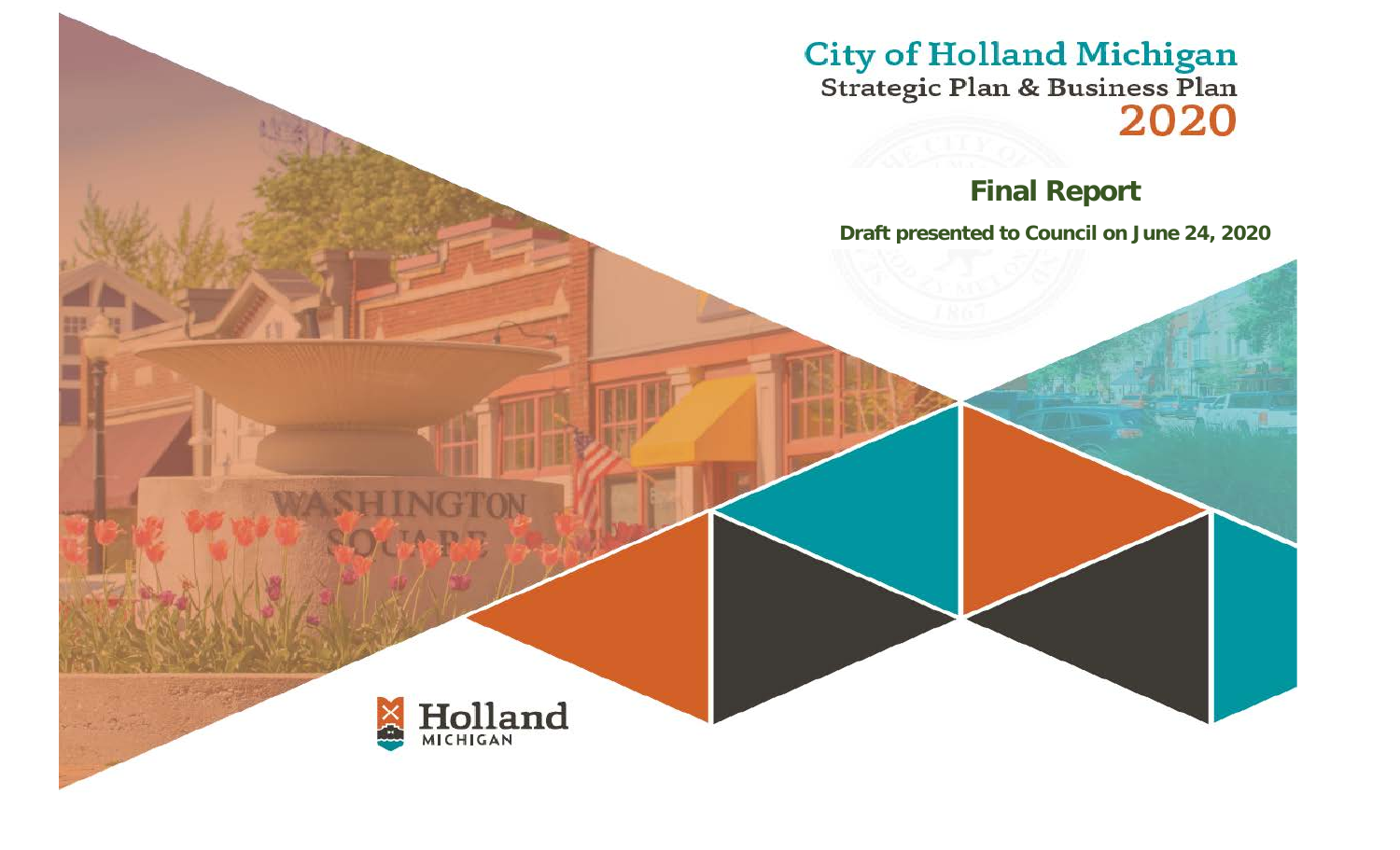### **GOAL 1: To Maintain and Improve a Strong Financial Position**

| What do we want to do                                                                                | What will we do to get there                                                                                                      |                                                                                       | <b>How will we know</b><br>our actions are effective                                             | <b>Monitoring Organizational Performance</b>                                                                                                                                                                                                                                                                                                                                                                                                                                                            |
|------------------------------------------------------------------------------------------------------|-----------------------------------------------------------------------------------------------------------------------------------|---------------------------------------------------------------------------------------|--------------------------------------------------------------------------------------------------|---------------------------------------------------------------------------------------------------------------------------------------------------------------------------------------------------------------------------------------------------------------------------------------------------------------------------------------------------------------------------------------------------------------------------------------------------------------------------------------------------------|
| Objective                                                                                            | <b>Strategy Tactic Deliverable</b>                                                                                                | <b>Assignment Timeline</b>                                                            | <b>Outcomes</b>                                                                                  | <b>Fiscal Year 2020 Final Report</b>                                                                                                                                                                                                                                                                                                                                                                                                                                                                    |
| 1.1 Adopt a balanced budget                                                                          | Provide necessary information for<br>Council to make key decisions<br>In order to adopt a balanced budget                         | Finance - Adopt budget first<br>meeting in May                                        | Annually adopt a budget on time<br>without deficits                                              | Council adopted a balanced budget, and was additionally able to fund other<br>priorities. COVID-19 causes concern for Fiscal Year 21 and future years.<br>Awards for "Excellence in Financial Reporting" and "Distinguished Budget<br>Award".                                                                                                                                                                                                                                                           |
| 1.2 Adopt a long-term plan for the<br>Municipal Capital Improvement Fund                             | Develop a plan matching identified<br>assets with associated funding, so<br>Council can prioritize needs                          | Assistant City Manager -<br>Finance<br>Adopt annually as part of<br>the budget in May | The City is able to fund facility, park<br>and equipment needs                                   | Staff has made significant progress on building a process to track and<br>forecast our assets. Council prioritized this need and invested into the<br>Municipal Capital Improvement Fund (MCIF). COVID-19 causes<br>significant concern, as losses in revenue would likely hit this area of<br>investment.                                                                                                                                                                                              |
| 1.3 Grow the City tax base                                                                           | Continue efforts to make the City<br>desirable, attracting residential,<br>commercial and industrial investment                   | All Departments - Lakeshore<br><b>Advantage Ongoing</b>                               | The City experiences growth in our<br>tax base beyond annual inflation                           | Even with recent concerns of COVID-19, there continues to be strong<br>interest in Holland, especially in the residential and industrial sectors. The<br>commercial sector, following national trends, may be less positive. The<br>Waterfront Holland community engagement process went very well, and<br>consultants are now engaging the development community.                                                                                                                                      |
| 1.4 Develop a comprehensive<br>economic development plan                                             | Staff will work with partners and<br>present to Council a plan for economic<br>development                                        | Finance - Lakeshore<br>Advantage - PSD - DDA -<br>February 2020                       | The City has appropriate staff and<br>resources in place to encourage a<br>vibrant local economy | Council reviewed the work of our partner Lakeshore Advantage, the PA 198<br>tax abatement tool, and other incentives utilized in drafts of the Housing<br>Development Support Policy. Staff presented and Council approved the<br>addition of an Assistant City Manager position that is partially dedicated to<br>the Economic Development function.                                                                                                                                                   |
| 1.5 Adopt a Housing Development<br>Support Policy & related documents                                | Council will consider policies and<br>procedures that outline the principles,<br>goals, and strategies for housing in the<br>City | CNS - Finance - Housing<br><b>Next</b><br>November 2019                               | The City has housing options to all<br>residents                                                 | Council held several study sessions discussing affordable housing<br>strategies, largely with the assistance of Housing Next. A draft Housing<br>Development Support Policy was developed, and discussed in the context<br>of potential projects. Several projects were approved with affordable<br>housing components, including: Kensington Place/Macatawa Farms<br>Apartments (Brownfield), Jubilee Ministries projects on 40th Street and<br>Maple Avenue, and Wildwood Creek redevelopment (PILOT) |
| 1.6 Implement strategies to address<br>pension & other post-employment<br>benefit (OPEB) liabilities | Continue to monitor existing and<br>develop new strategies to address<br>pension and OPEB liabilities                             | Finance - Ongoing                                                                     | The City eliminates pension and<br><b>OPEB</b> liabilities                                       | Staff continued to monitor and update Council on these on-going issues.<br>OPEB liabilities have not expanded. Pension liabilities will expand with<br>new Municipal Employees' Retirement System (MERS) assumptions.<br>Union contracts were approved that maintain current benefit levels.<br>Council directed additional money to MERS in anticipation of growing<br>liability.                                                                                                                      |
| 1.7 Review existing fiscal and<br>business abatement policies                                        | Council will consider existing fiscal<br>and business abatement policies                                                          | Finance - February 2020                                                               | The City has appropriate policies in<br>place to guide decision making                           | Council reviewed a variety of abatement policies, both for economic<br>development and to support affordable housing. Council also provided<br>direction to staff on crafting fiscal policy, especially relating to fund<br>balance targets.                                                                                                                                                                                                                                                            |
| 1.8 Maintain current tax base                                                                        | Evaluate the millage rate annually,<br>informed by a long-term budgetary<br>perspective                                           | Finance - Annually as part of<br>the budget                                           | The City remains competitive with<br>providing quality serves at value                           | As part of the budget, the current tax rate was maintained while being able<br>to maintain service quantity and quality. The overall millage rate<br>continues to be less than our authorized maximum. The allocation of the<br>millage rate for various purposes (General, Capital, and Debt) is shifted by<br>Council to targeted priorities.                                                                                                                                                         |

*City Council Action 19.300, June 19, 2019 Regular Meeting*

CITY OF HOLLAND | Fiscal Year 2020 Strategic and Business Plan, Final Report June 2020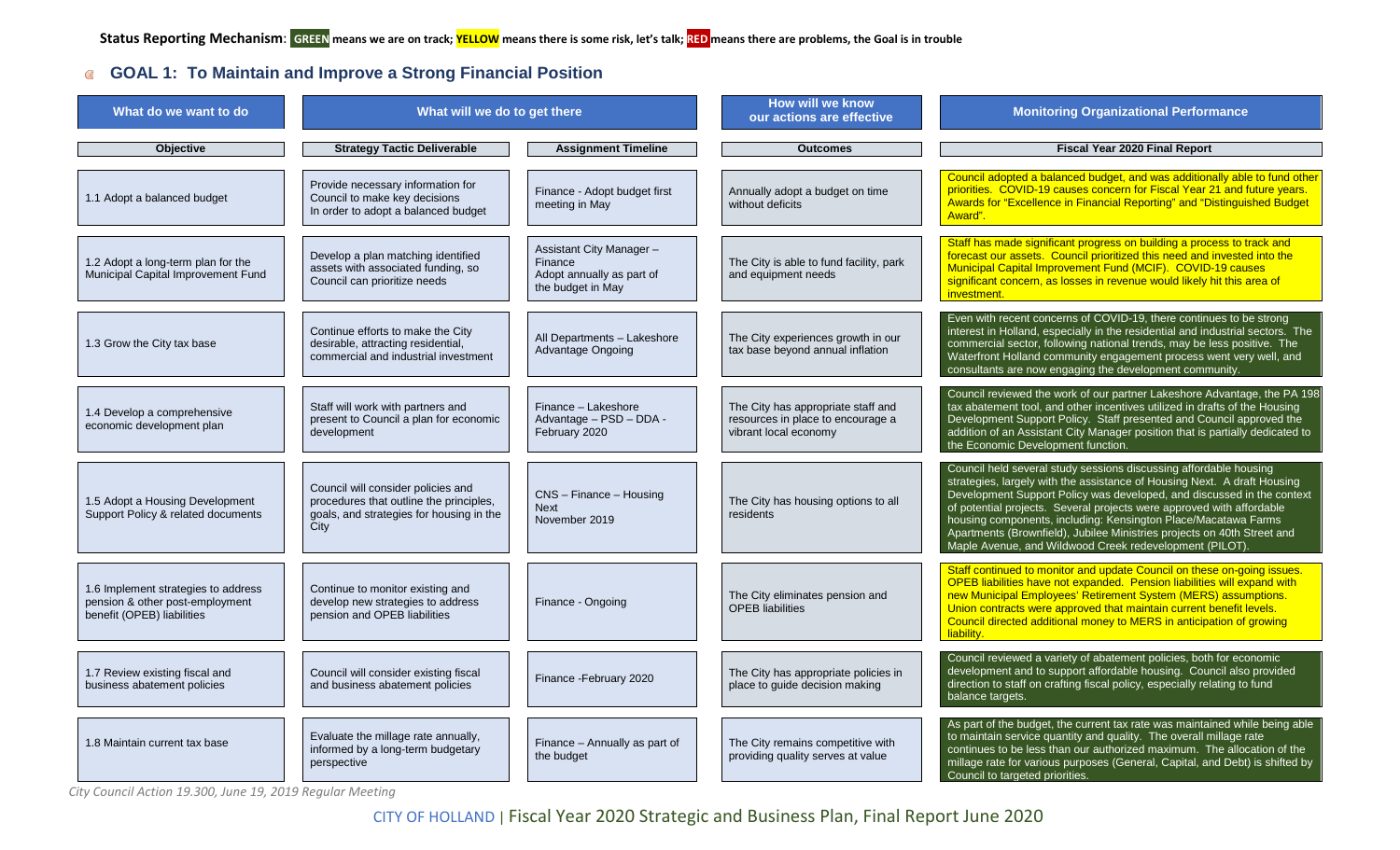**Status Reporting Mechanism**: **GREEN means we are on track; YELLOW means there is some risk, let's talk; RED means there are problems, the Goal is in trouble**

#### **Goal 2: To Enhance Connections with Stakeholders**

| What do we want to do                                                                                                      | What will we do to get there                                                                                                                                                                                                      |                                          | How will be know<br>our actions were effective                                               | <b>Monitoring Organizational Performance</b>                                                                                                                                                                                                                                                                                                                                                                                                                                                                                                                                                                                                                                                                                                             |
|----------------------------------------------------------------------------------------------------------------------------|-----------------------------------------------------------------------------------------------------------------------------------------------------------------------------------------------------------------------------------|------------------------------------------|----------------------------------------------------------------------------------------------|----------------------------------------------------------------------------------------------------------------------------------------------------------------------------------------------------------------------------------------------------------------------------------------------------------------------------------------------------------------------------------------------------------------------------------------------------------------------------------------------------------------------------------------------------------------------------------------------------------------------------------------------------------------------------------------------------------------------------------------------------------|
| Objective                                                                                                                  | <b>Strategy Tactic Deliverable</b>                                                                                                                                                                                                | <b>Assignment Timeline</b>               | <b>Outcomes</b>                                                                              | <b>Fiscal Year 2020 Final Report</b>                                                                                                                                                                                                                                                                                                                                                                                                                                                                                                                                                                                                                                                                                                                     |
| 2.1 Maintain and enhance<br>regional partnerships with other<br>local governments and schools                              | Examine opportunities for increased<br>cooperation and collaboration with<br>local government/school partners                                                                                                                     | All Departments<br>Ongoing               | The City is recognized as a trusted<br>partner and collaborator                              | The City has made significant progress in maintaining and improving partnerships with<br>regional government and school partners and collaborating towards solutions. Examples<br>include; Park Township water agreements, MACC Community Enhancement Program,<br>the West Michigan Express initiative, Jefferson School Collaboration, additional school<br>resource officer in Holland Public Schools & Diversity Forum & DEI office with Ottawa Co.                                                                                                                                                                                                                                                                                                   |
| 2.2 Maintain and enhance<br>partnerships with local non-profit,<br>community, and private organizations                    | Examine opportunities for<br>increased cooperation and<br>collaboration with local partners                                                                                                                                       | All Departments<br>Ongoing               | The City is recognized as a trusted<br>partner and collaborator                              | The City also has maintained & improved partnerships with local non-profit, community<br>and private organizations. Examples include; increased Council attendance & City<br>support for DEI events (LAUP, DNL, LEDA, OTL), collaboration on successful COVID-<br>19 community response, annual Tenant/Landlord Training opportunities, & multiple<br>examples of creative sponsorships of city or community projects (playgrounds, Dept. of<br>Public Safety community events, & continued high level of gifts to the City).                                                                                                                                                                                                                            |
| 2.3 Continue work on being a<br>welcoming community,<br>known for diversity and inclusion                                  | Continue internal efforts to have<br>culturally competent staff that provide<br>equitable services to all. Partner with<br>other organizations so that we become<br>a larger community that is welcoming,<br>diverse, & inclusive | All Departments<br>Ongoing               | Residents and visitors are welcomed<br>and included in the City (Citizen<br>Survey results ) | Internal work includes; significant increase in training for our staff, specific training for<br>our directors of Human Resources and Human Relations to move the organization<br>forward, and partnership with Ottawa Co. DEI office to both co-host the Diversity Forum<br>and plan a review of our policies through an equity lens. External work includes;<br>expanded Council and staff attendance and financial support for our community partners<br>in DEI work (LAUP, DNL, LEDA, OTL), organized and held the first Int. Festival,<br>Principal Shopping District (PSD) stated goal and initiatives towards being a more<br>inclusive downtown, and Council direction to staff to investigate options for an anti-<br>discrimination ordinance. |
| 2.4 Adopt approach or policy<br>regarding requests for presentations to<br>or support from Council                         | Council considers an approach<br>or policy regarding presentations<br>to or requests for support                                                                                                                                  | Council<br>August 2019                   | Clear approach or policy exists that<br>outlines how Council will handle these<br>requests   | Council discussed and adopted a written policy and approach as part of the Board Rules.                                                                                                                                                                                                                                                                                                                                                                                                                                                                                                                                                                                                                                                                  |
| 2.5 Maintain & consider expanding<br>programs that connect citizens to City<br>government (i.e. citizen police<br>academy) | Council will consider opportunities &<br>associated cost for citizen<br>engagement programs                                                                                                                                       | All Departments<br><b>March 2020</b>     | Citizens are aware of an involved in<br>City government                                      | FY21 budget included funding for two new council engagement opportunities; council<br>leadership academy and citizen engagement software. Council significantly expanded<br>attendance at community events. There were several new and significant projects that<br>involved citizen engagement; Waterfront Holland, the establishment of the Broadband<br>Task Force, the greenhouse near Evergreen Commons, and a change in Planning<br>Commission process requiring developers to hold neighborhood meetings.                                                                                                                                                                                                                                         |
| 2.6 Maintain and expand opportunities<br>for civic engagement                                                              | Council will consider opportunities and<br>associated cost for citizen<br>engagement programs                                                                                                                                     | All Departments<br>Ongoing               | Citizens are aware of an involved in<br>City government                                      | FY21 budget included funding for two new council engagement opportunities; council<br>leadership academy and citizen engagement software. Council significantly expanded<br>attendance at community events. There were several new and significant projects that<br>involved citizen engagement; Waterfront Holland, the establishment of the Broadband<br>Task Force, the greenhouse near Evergreen Commons, and a change in Planning<br>Commission process requiring developers to hold neighborhood meetings.                                                                                                                                                                                                                                         |
| 2.7 Maintain and improve<br>communications to promote and<br>market Holland                                                | Council will review existing<br>communications plan(s) and consider<br>new opportunities in this area                                                                                                                             | <b>Assistant City Manager</b><br>Ongoing | Information is known locally and<br>regionally on City events                                | The team continues to showcase Holland. This group was invaluable during COVID-19<br>in broadcasting Mayor updates to the community. Significant engagement with the<br>Convention and Visitors Bureau, Principal Shopping District, Windmill Island Gardens<br>and others to enhance and expand delivery of our message. Video team nominated<br>(again) for a Michigan EMMY, "Behind the Scenes with the Holland High School<br>Marching Dutchman Band."                                                                                                                                                                                                                                                                                               |

*City Council Action 19.300, June 19, 2019 Regular Meeting*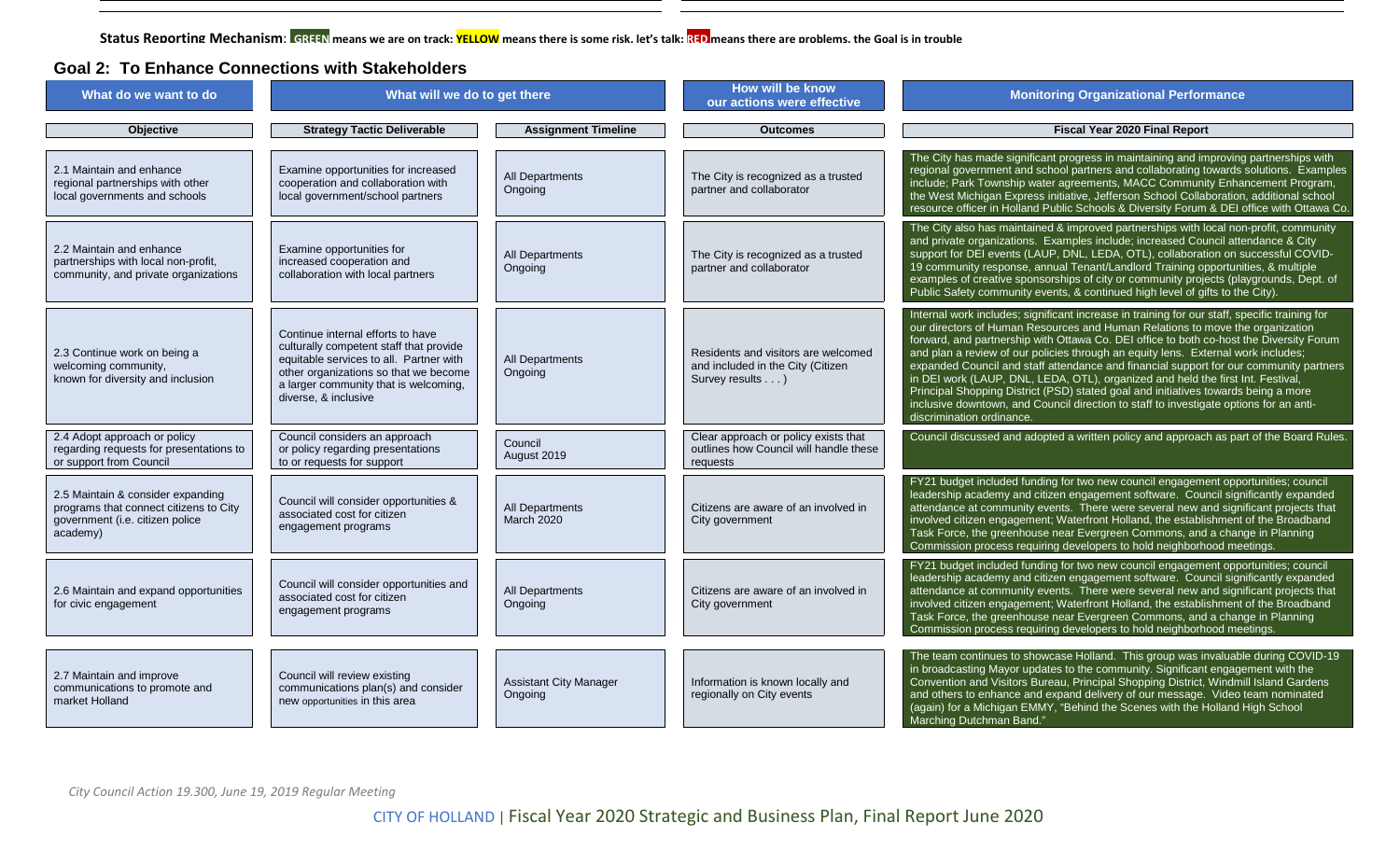## **GOAL 3: To Continually Improve the City Organization**

| What do we want to do                                                                                                                           | What will we do to get there                                                                                                             |                                   | How will we know our actions<br>were effective                                                      | Monitoring Organizational Performance                                                                                                                                                                                                                                                                                                                                        |
|-------------------------------------------------------------------------------------------------------------------------------------------------|------------------------------------------------------------------------------------------------------------------------------------------|-----------------------------------|-----------------------------------------------------------------------------------------------------|------------------------------------------------------------------------------------------------------------------------------------------------------------------------------------------------------------------------------------------------------------------------------------------------------------------------------------------------------------------------------|
| <b>Objective</b>                                                                                                                                | <b>Strategy Tactic Deliverable</b>                                                                                                       | <b>Assignment Timeline</b>        | <b>Outcomes</b>                                                                                     | Fiscal Year 2020 Final Report                                                                                                                                                                                                                                                                                                                                                |
| 3.1 To have effective Boards,<br>Commissions, and Committees                                                                                    | Complete an evaluation tool in<br>partnership with Ottawa County to<br>increase effectiveness                                            | All Departments<br>October 2019   | Boards, Commissions, and<br>Committees are aligned with and<br>working towards the goals of Council | Ottawa County completed a thorough and first-of-its-kind evaluation of our Boards, Committees,<br>and Commissions (BCC's). The delivery of this evaluation was later than expected, and then<br>implementation of a council sub-group has been delayed by COVID-19. Council will receive<br>policy options to discuss and implement as recommended in the county evaluation. |
| 3.2 To recruit and maintain effective<br>representation on Boards,<br>Commissions, and Committees                                               | Council reviews the processes and<br>assists with the recruitment of<br>citizen representation on Boards,<br>Commissions, and Committees | Mayor - Council<br>November 2019  | Boards, Commissions, and<br>Committees are effectively filled<br>with citizen representatives       | This was a specific area of evaluation and recommendation in the Ottawa County evaluation.<br>The council sub-group has yet to finalize a set of recommendations to ensure these BCC's are<br>effectively filled with citizen representatives.                                                                                                                               |
| 3.3 Complete, implement and maintain<br>effective Council governance                                                                            | Complete the approval and<br>implementation of the Council<br>governance framework and<br>process document                               | Council<br>August 2019            | Council is an effective<br>governance body                                                          | Council completed a set of thorough training and discussion sessions to develop and adopt the<br>Governance Framework and Process Manual. An initial self-assessment was completed and<br>reviewed by Council with the governance facilitator, with an overall set of strong reviews.                                                                                        |
| 3.4 Council has a budget for and<br>participates in trainings and<br>community events                                                           | Council is informed of opportunities<br>and regularly attends trainings and<br>community events                                          | Council<br>Ongoing                | Council is involved in the community<br>and has access to desired training                          | As mentioned in several other areas, Council was better informed of, set a larger budget for, and<br>attended more community events. This practice assisted in meeting other council priorities such<br>as; citizen engagement, community involvement, and DEI initiatives.                                                                                                  |
| 3.5 City has an effective performance<br>evaluation system in place                                                                             | The City implements and maintains<br>an effective performance evaluation<br>system for all employees                                     | <b>Human Resources</b><br>Ongoing | The City employees are regularly<br>evaluated in order to increase their<br>effectiveness           | City staff, led by the Human Resources Department, has thoroughly and effectively implemented<br>performance evaluation system                                                                                                                                                                                                                                               |
| 3.6 City has an effective staff training<br>and development program in<br>place for our employees                                               | The City has an adequate budget<br>and provides for the<br>development of our employees                                                  | <b>Human Resources</b><br>Ongoing | City employees are engaged and<br>prepared to provide excellent<br>services to the community        | Council has invested in this area, increasing budgets both overall but also in specific<br>departments to increase the effectiveness of our employees to provide quality services.<br>Specific examples include; Robertson Brain Health in public safety, employee safety team,<br>mandatory anti-harassment, emotional intelligence, and customer service.                  |
| 3.7 City effectively invests in the<br>human resources and talent of our<br>organization, enhancing our ability<br>to attract and retain talent | The City reviews and maintains<br>competitive wage and benefit<br>packages                                                               | <b>Human Resources</b><br>Ongoing | The City is able to attract and retain<br>the highest quality employees                             | Council approved multiple staff recommended initiatives, including; union contracts completed<br>prior to the expiration of the existing contract, a new wage and classification system, and<br>consistent attendance, support and praise for jobs well done.                                                                                                                |
| 3.8 Maintain and enhance the culture<br>of collaboration and teamwork among<br>City departments                                                 | A partnership and expectation for a<br>strong culture is cultivated                                                                      | All Departments<br>Ongoing        | Clients and visitors to the City<br>notice the culture and service<br>provided by employees         | The culture of the city employee team is strong. Initiatives such as; a small budget for<br>employee appreciation events such as the Christmas luncheon and summer picnics, the popular<br>implementation of "Let's Do Lunch" of senior management with employees, and a strong<br>leadership team has demonstrated support for our great employees.                         |

*City Council Action 19.300, June 19, 2019 Regular Meeting*